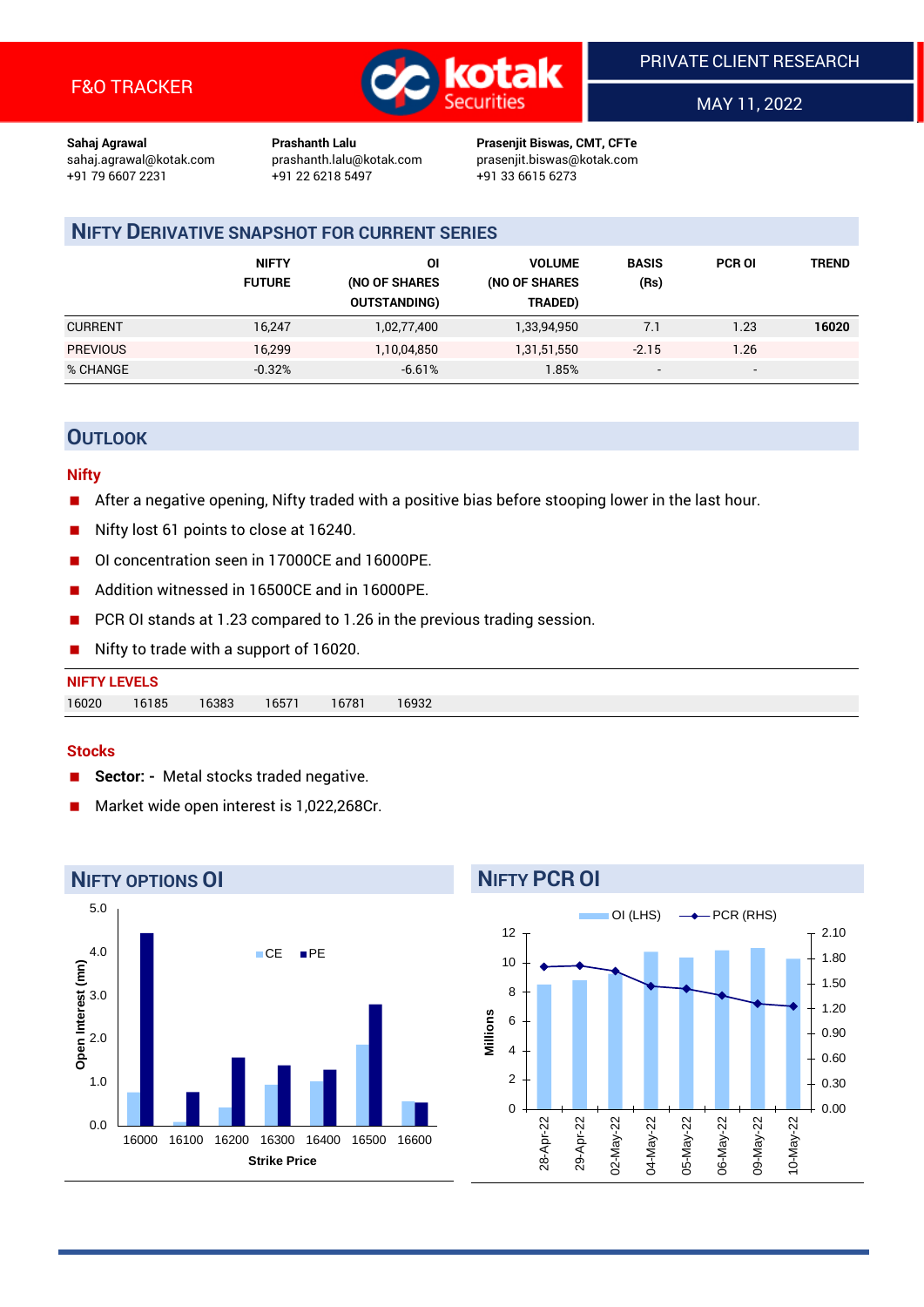# **FUTURE STATISTICS**

## **OI INCREASE**

| <b>SYMBOL</b>     | ΟI     | ΟI          | <b>PRICE CHG</b> |
|-------------------|--------|-------------|------------------|
|                   | $(\%)$ | (SHARES)    | (%)              |
| <b>ALKEM</b>      | 11.6%  | 2,96,400    | $-3.7%$          |
| <b>DIXON</b>      | 10.0%  | 9,31,875    | $-3.8%$          |
| <b>INDUSTOWER</b> | 7.7%   | 1,42,77,200 | 1.0%             |
| <b>LALPATHLAB</b> | 7.1%   | 8.36.875    | $-1.9%$          |
| <b>PVR</b>        | 7.0%   | 27,57,832   | 3.9%             |
| <b>POWERGRID</b>  | 6.9%   | 5,13,01,095 | $-0.6%$          |
| <b>JUBLFOOD</b>   | 6.7%   | 1,03,43,125 | $-2.0%$          |
| <b>LUPIN</b>      | 6.6%   | 83,29,150   | $-2.5%$          |
| <b>HONAUT</b>     | 6.4%   | 7.185       | $-1.2%$          |
| <b>AUBANK</b>     | 6.3%   | 29,67,500   | $-1.3%$          |

| <b>OI DECREASE</b> |         |             |                  |
|--------------------|---------|-------------|------------------|
| <b>SYMBOL</b>      | ΟI      | ΟI          | <b>PRICE CHG</b> |
|                    | (%)     | (SHARES)    | (%)              |
| ABB                | $-9.7%$ | 4,15,500    | $-3.3%$          |
| ONGC               | $-7.1%$ | 4,56,61,000 | $-6.3%$          |
| <b>OFSS</b>        | $-7.0%$ | 2,98,575    | 0.2%             |
| <b>GUJGASLTD</b>   | $-5.6%$ | 33,67,500   | $-2.3%$          |
| <b>HINDPETRO</b>   | $-5.0%$ | 1,15,42,500 | 0.8%             |
| HAL                | $-3.6%$ | 25,11,325   | $-1.0%$          |
| APOLLOTYRE         | $-3.6%$ | 1,30,27,500 | 2.9%             |
| <b>HEROMOTOCO</b>  | $-3.1%$ | 33,63,300   | $-0.9%$          |
| <b>COALINDIA</b>   | $-2.7%$ | 4,38,81,600 | $-7.1%$          |
| <b>MARUTI</b>      | $-2.5%$ | 26.30.700   | 2.1%             |

# **CASH STATISTICS**

| <b>TOP VOLUMES</b> |                      |              |              |  |  |  |  |
|--------------------|----------------------|--------------|--------------|--|--|--|--|
| <b>SYMBOL</b>      | <b>TRADED SHARES</b> | <b>VALUE</b> | <b>CLOSE</b> |  |  |  |  |
|                    | (QTY)                | (IN LAKHS)   |              |  |  |  |  |
| <b>RELIANCE</b>    | 90,04,636            | 2,24,678     | 2,475        |  |  |  |  |
| <b>TATASTEEL</b>   | 1,45,53,742          | 1,74,187     | 1,165        |  |  |  |  |
| <b>HDFCBANK</b>    | 1,00,56,906          | 1,34,251     | 1,341        |  |  |  |  |
| <b>HDFC</b>        | 42,05,193            | 92,525       | 2,201        |  |  |  |  |
| <b>ICICIBANK</b>   | 1,27,97,419          | 91,019       | 711          |  |  |  |  |
| <b>ASIANPAINT</b>  | 24,60,016            | 75,798       | 3,086        |  |  |  |  |
| <b>TATAPOWER</b>   | 3,02,74,946          | 68,914       | 222          |  |  |  |  |
| <b>TATAMOTORS</b>  | 1,65,40,303          | 66,110       | 392          |  |  |  |  |
| <b>AXISBANK</b>    | 95,23,698            | 63,169       | 660          |  |  |  |  |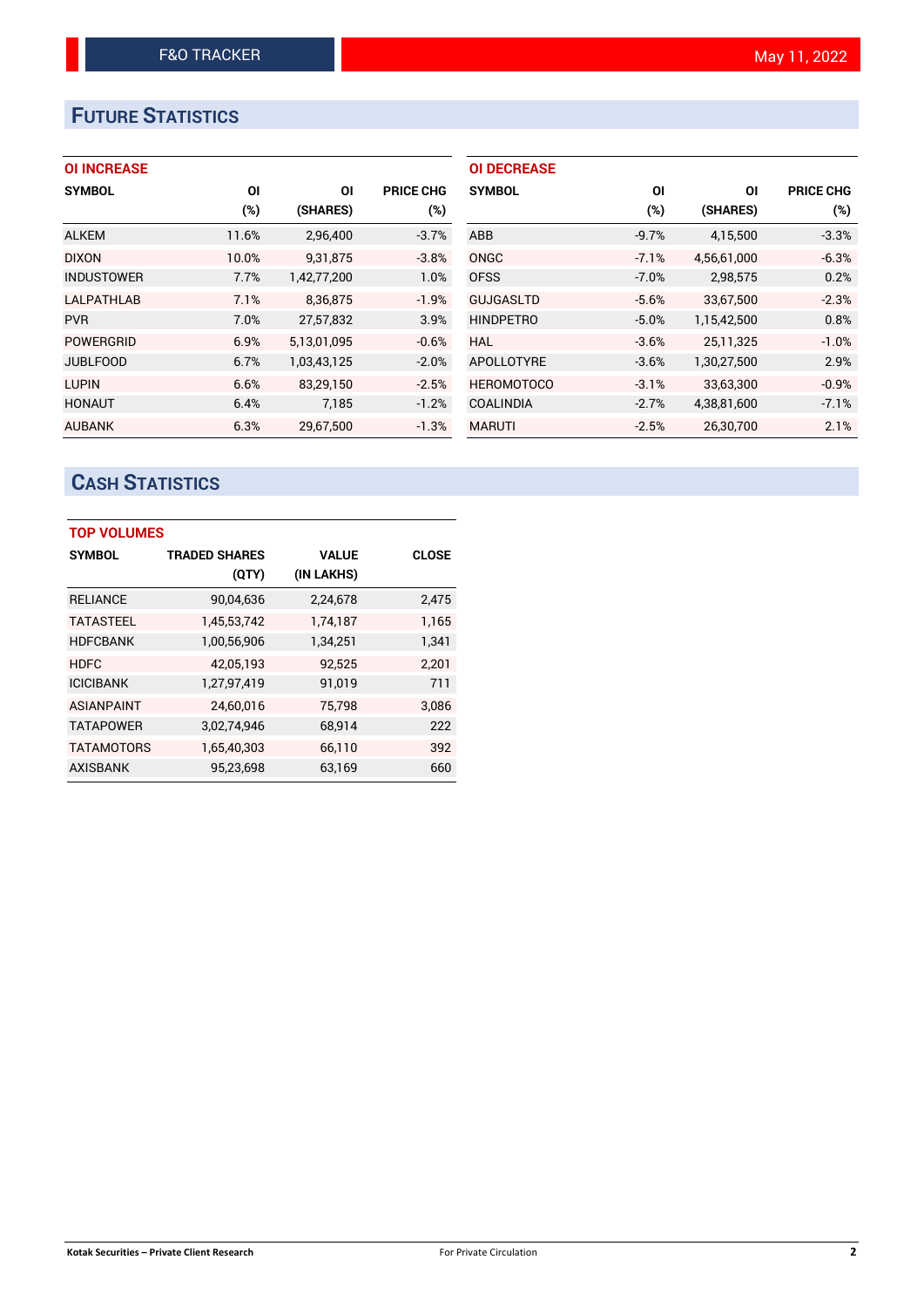# **OPTION STATISTICS**

## **SIGNIFICANT CALL OPEN INTEREST**

| <b>SYMBOL</b>    | <b>STRK</b>  | <b>OPTION</b> | <b>CLOSE</b> | <b>FUT</b>   | ΟI          |
|------------------|--------------|---------------|--------------|--------------|-------------|
|                  | <b>PRICE</b> | TYPE          | (RS)         | <b>CLOSE</b> | (SHARES)    |
| ONGC             | 170          | <b>CE</b>     | 1.0          | 155          | 1,30,70,750 |
| <b>NTPC</b>      | 165          | <b>CE</b>     | 1.0          | 156          | 1,92,48,900 |
| <b>NTPC</b>      | 160          | <b>CE</b>     | 2.1          | 156          | 1,69,51,800 |
| <b>COALINDIA</b> | 200          | <b>CF</b>     | 0.8          | 171          | 85,72,200   |
| <b>MARUTI</b>    | 8,000        | <b>CE</b>     | 48.5         | 7,520        | 4,83,900    |
| ONGC             | 165          | <b>CE</b>     | 1.7          | 155          | 69.41.550   |
| <b>ITC</b>       | 270          | <b>CE</b>     | 2.3          | 256          | 1,40,32,000 |
| <b>COALINDIA</b> | 190          | <b>CE</b>     | 1.3          | 171          | 63,33,600   |
| <b>HINDALCO</b>  | 500          | <b>CE</b>     | 1.6          | 424          | 56,91,050   |
| <b>ITC</b>       | 265          | <b>CE</b>     | 3.2          | 256          | 1,28,44,800 |

| <b>SIGNIFICANT PUT OPEN INTEREST</b> |              |               |              |              |           |  |  |  |
|--------------------------------------|--------------|---------------|--------------|--------------|-----------|--|--|--|
| <b>SYMBOL</b>                        | <b>STRK</b>  | <b>OPTION</b> | <b>CLOSE</b> | FUT          | ΟI        |  |  |  |
|                                      | <b>PRICE</b> | <b>TYPE</b>   | (RS)         | <b>CLOSE</b> | (SHARES)  |  |  |  |
| <b>ASIANPAINT</b>                    | 3,000        | <b>PE</b>     | 45.9         | 3,097        | 3,70,500  |  |  |  |
| COALINDIA                            | 170          | <b>PE</b>     | 5.7          | 171          | 25,74,600 |  |  |  |
| <b>TATAMOTORS</b>                    | 400          | <b>PE</b>     | 19.7         | 392          | 46,17,000 |  |  |  |
| <b>COALINDIA</b>                     | 160          | <b>PE</b>     | 2.0          | 171          | 23,98,200 |  |  |  |
| <b>COALINDIA</b>                     | 180          | <b>PE</b>     | 12.0         | 171          | 23,85,600 |  |  |  |
| POWERGRID                            | 230          | <b>PE</b>     | 2.0          | 244          | 28,58,488 |  |  |  |
| <b>POWERGRID</b>                     | 240          | <b>PE</b>     | 4.8          | 244          | 28,05,158 |  |  |  |
| <b>SBIN</b>                          | 450          | <b>PE</b>     | 6.8          | 472          | 29,31,000 |  |  |  |
| ONGC                                 | 150          | <b>PE</b>     | 3.4          | 155          | 20,75,150 |  |  |  |
| <b>MARUTI</b>                        | 7.000        | PE            | 46.7         | 7.520        | 1,18,700  |  |  |  |

| SIGNIFICANT CALL OPEN INTEREST ADDITION |              |               |             |        |              | <b>SIGNIFICANT PUT OPEN II</b> |              |    |
|-----------------------------------------|--------------|---------------|-------------|--------|--------------|--------------------------------|--------------|----|
| <b>SYMBOL</b>                           | <b>STRK</b>  | <b>OPTION</b> | <b>OPEN</b> | OI CHG | <b>CLOSE</b> | <b>SYMBOL</b>                  | <b>STRK</b>  | 0P |
|                                         | <b>PRICE</b> | <b>TYPE</b>   | <b>INT</b>  | (%)    | (Rs)         |                                | <b>PRICE</b> |    |
| <b>JSWSTEEL</b>                         | 660          | <b>CE</b>     | 1,71,450    | 6250%  | 15.2         | <b>DELTACORP</b>               | 210          |    |
| <b>VOLTAS</b>                           | 1.020        | <b>CE</b>     | 2,66,500    | 5822%  | 15.6         | <b>POWERGRID</b>               | 247          |    |
| <b>VEDL</b>                             | 343          | <b>CE</b>     | 1,96,850    | 3075%  | 6.2          | <b>DELTACORP</b>               | 200          |    |
| <b>VOLTAS</b>                           | 1,000        | <b>CE</b>     | 3,31,500    | 2783%  | 22.8         | <b>NMDC</b>                    | 125          |    |
| <b>JINDALSTEL</b>                       | 470          | <b>CE</b>     | 1,80,000    | 2780%  | 16.0         | <b>VEDL</b>                    | 330          |    |
| <b>TATASTEEL</b>                        | 1.160        | <b>CE</b>     | 1,12,200    | 1786%  | 46.9         | <b>DELTACORP</b>               | 220          |    |
| <b>SRF</b>                              | 2,250        | <b>CE</b>     | 1,12,500    | 1204%  | 29.2         | <b>CANBK</b>                   | 155          |    |
| <b>BHARTIARTL</b>                       | 680          | <b>CE</b>     | 1.08.300    | 1167%  | 44.9         | <b>CROMPTON</b>                | 340          |    |
| <b>TATASTEEL</b>                        | 1.180        | <b>CE</b>     | 2,89,850    | 983%   | 36.0         | <b>BHEL</b>                    | 36           |    |
| <b>VEDL</b>                             | 330          | <b>CE</b>     | 1,64,300    | 960%   | 11.7         | IOC                            | 117          |    |

| SIGNIFICANT PUT OPEN INTEREST ADDITION |                                                       |             |            |              |      |  |  |  |  |
|----------------------------------------|-------------------------------------------------------|-------------|------------|--------------|------|--|--|--|--|
| <b>SYMBOL</b>                          | <b>STRK</b><br><b>OPTION</b><br><b>OPEN</b><br>OI CHG |             |            | <b>CLOSE</b> |      |  |  |  |  |
|                                        | <b>PRICE</b>                                          | <b>TYPE</b> | <b>INT</b> | $(\%)$       | (Rs) |  |  |  |  |
| <b>DELTACORP</b>                       | 210                                                   | <b>PE</b>   | 1,19,600   | 5100%        | 3.4  |  |  |  |  |
| POWERGRID                              | 247                                                   | <b>PE</b>   | 1,59,990   | 2900%        | 8.4  |  |  |  |  |
| <b>DELTACORP</b>                       | 200                                                   | <b>PE</b>   | 2,16,200   | 1075%        | 2.3  |  |  |  |  |
| <b>NMDC</b>                            | 125                                                   | <b>PE</b>   | 1,64,150   | 880%         | 0.6  |  |  |  |  |
| <b>VEDL</b>                            | 330                                                   | <b>PE</b>   | 2,51,100   | 853%         | 10.7 |  |  |  |  |
| <b>DELTACORP</b>                       | 220                                                   | <b>PE</b>   | 4.20.900   | 815%         | 5.2  |  |  |  |  |
| <b>CANBK</b>                           | 155                                                   | <b>PE</b>   | 1,75,500   | 622%         | 0.2  |  |  |  |  |
| <b>CROMPTON</b>                        | 340                                                   | <b>PE</b>   | 1,52,900   | 595%         | 11.7 |  |  |  |  |
| <b>BHEL</b>                            | 36                                                    | <b>PE</b>   | 1,78,500   | 467%         | 0.1  |  |  |  |  |
| <b>IOC</b>                             | 117                                                   | <b>PE</b>   | 1,43,000   | 450%         | 1.4  |  |  |  |  |

|                   | <b>CALL OPTION VOLUMES</b> |               |                  |              | <b>PUT OPTION VOLUMES</b> |              |               |                  |              |
|-------------------|----------------------------|---------------|------------------|--------------|---------------------------|--------------|---------------|------------------|--------------|
| <b>SYMBOL</b>     | <b>STRK</b>                | <b>OPTION</b> | <b>CONTRACTS</b> | <b>CLOSE</b> | <b>SYMBOL</b>             | <b>STRK</b>  | <b>OPTION</b> | <b>CONTRACTS</b> | <b>CLOSE</b> |
|                   | <b>PRICE</b>               | <b>TYPE</b>   |                  | (Rs)         |                           | <b>PRICE</b> | <b>TYPE</b>   |                  | (Rs)         |
| <b>RELIANCE</b>   | 2,600                      | <b>CE</b>     | 36,244           | 20.4         | <b>RELIANCE</b>           | 2,500        | <b>PE</b>     | 21,041           | 71.1         |
| <b>RELIANCE</b>   | 2,500                      | <b>CE</b>     | 31,193           | 53.2         | <b>ASIANPAINT</b>         | 3.000        | <b>PE</b>     | 15.117           | 45.9         |
| <b>RELIANCE</b>   | 2,700                      | <b>CE</b>     | 22,517           | 9.6          | <b>TATASTEEL</b>          | 1,200        | <b>PE</b>     | 13,832           | 57.6         |
| <b>ASIANPAINT</b> | 3,100                      | <b>CE</b>     | 20,219           | 78.3         | <b>RELIANCE</b>           | 2.400        | <b>PE</b>     | 13.300           | 31.8         |
| <b>TATASTEEL</b>  | 1,300                      | <b>CE</b>     | 19,675           | 6.7          | <b>RELIANCE</b>           | 2,480        | <b>PE</b>     | 9,271            | 60.5         |
| <b>RELIANCE</b>   | 2,540                      | <b>CE</b>     | 17,378           | 37.0         | <b>TATASTEEL</b>          | 1.100        | <b>PE</b>     | 9.249            | 18.9         |
| <b>RELIANCE</b>   | 2,800                      | <b>CE</b>     | 16,998           | 5.8          | <b>TATASTEEL</b>          | 1,160        | <b>PE</b>     | 8,258            | 37.7         |
| <b>RELIANCE</b>   | 2.560                      | <b>CE</b>     | 15.924           | 30.2         | <b>RELIANCE</b>           | 2.460        | <b>PE</b>     | 7.890            | 52.2         |
| <b>RELIANCE</b>   | 2,520                      | <b>CE</b>     | 14,798           | 45.5         | <b>RELIANCE</b>           | 2,300        | <b>PE</b>     | 7,538            | 13.7         |
| <b>TATASTEEL</b>  | 1.240                      | <b>CE</b>     | 13,007           | 14.9         | <b>ASIANPAINT</b>         | 3,100        | PE            | 6,236            | 82.4         |

#### **Kotak Securities – Private Client Research** For Private Circulation **3**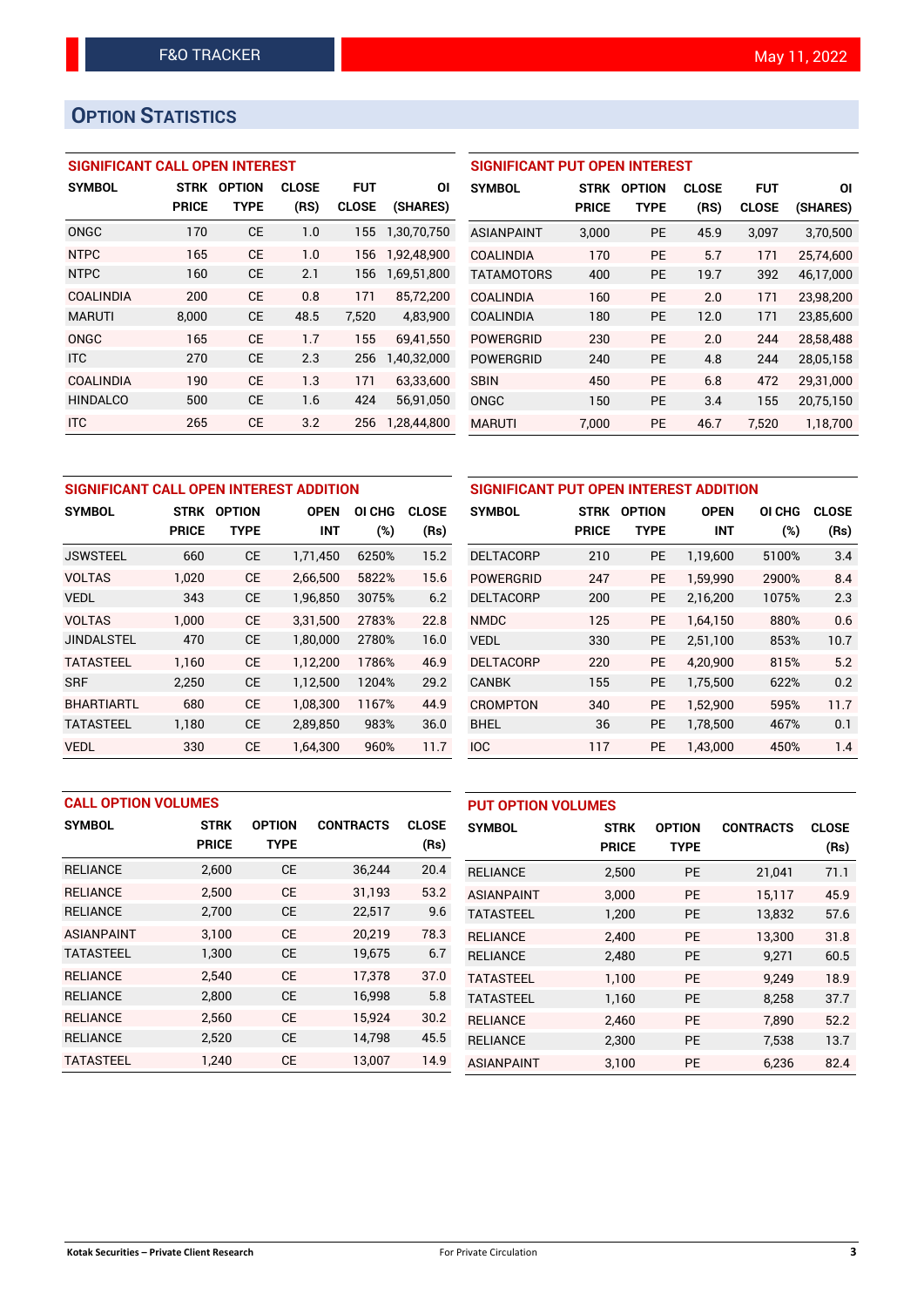### **RATING SCALE (PRIVATE CLIENT GROUP)**

- **BUY**  Stock/Index looks strong from the expiry/near term perspective and is expected to gain on the basis of technical and/or derivative parameters. Time frame is minimum of current expiry and in certain cases extend to the next series depending on the stock behaviour. Strict stop loss needs to be adhered to for every buy/long recommendation given.
- **SELL** Stock/Index looks weak from the expiry/near term perspective and is expected to gain on the basis of technical and/or derivative parameters. Time frame is minimum of current expiry and in certain cases extend to the next series depending on the stock behaviour. Strict stop loss needs to be adhered to for every sell/short recommendation given.

#### **FUNDAMENTAL RESEARCH TEAM (PRIVATE CLIENT GROUP)**

**Shrikant Chouhan Arun Agarwal Amit Agarwal, CFA Hemali Dhame** shrikant.chouhan@kotak.com arun.agarwal@kotak.com agarwal.amit@kotak.com Hemali.Dhame@kotak.com +91 22 6218 5408 +91 22 6218 6443 +91 22 6218 6439 +91 22 6218 6433

Metals & Mining, Midcap Pharmaceuticals Pharmaceuticals Research Associate Support Executive<br>
iatin.damania@kotak.com purvi.shah@kotak.com rini.mehta@kotak.com k.kathirvelu@kotak.com jatin.damania@kotak.com

**Sumit Pokharna** Pankaj Kumar<br>Oil and Gas, Information Tech Construction, sumit.pokharna@kotak.com pankajr.kumar@kotak.com +91 22 6218 6438 +91 22 6218 6434

Construction, Capital Goods & Midcaps

Transportation, Paints, FMCG

**Jatin Damania Purvi Shah Rini Mehta K. Kathirvelu** +91 22 6218 6440 +91 22 6218 6432 +91 80801 97299 +91 22 6218 6427

## **TECHNICAL RESEARCH TEAM (PRIVATE CLIENT GROUP)**

**Shrikant Chouhan Amol Athawale Sayed Haider** [shrikant.chouhan@kotak.com](mailto:shrikant.chouhan@kotak.com) [amol.athawale@kotak.com](mailto:amol.athawale@kotak.com) Research Associate +91 22 6218 5408 +91 20 6620 3350 [sayed.haider@kotak.com](mailto:sayed.haider@kotak.com)

+91 22 62185498

#### **DERIVATIVES RESEARCH TEAM (PRIVATE CLIENT GROUP)**

+91 79 6607 2231 +91 22 6218 5497 +91 33 6615 6273

**Sahaj Agrawal Prashanth Lalu Prasenjit Biswas, CMT, CFTe** [prasenjit.biswas@kotak.com](mailto:prasenjit.biswas@kotak.com)